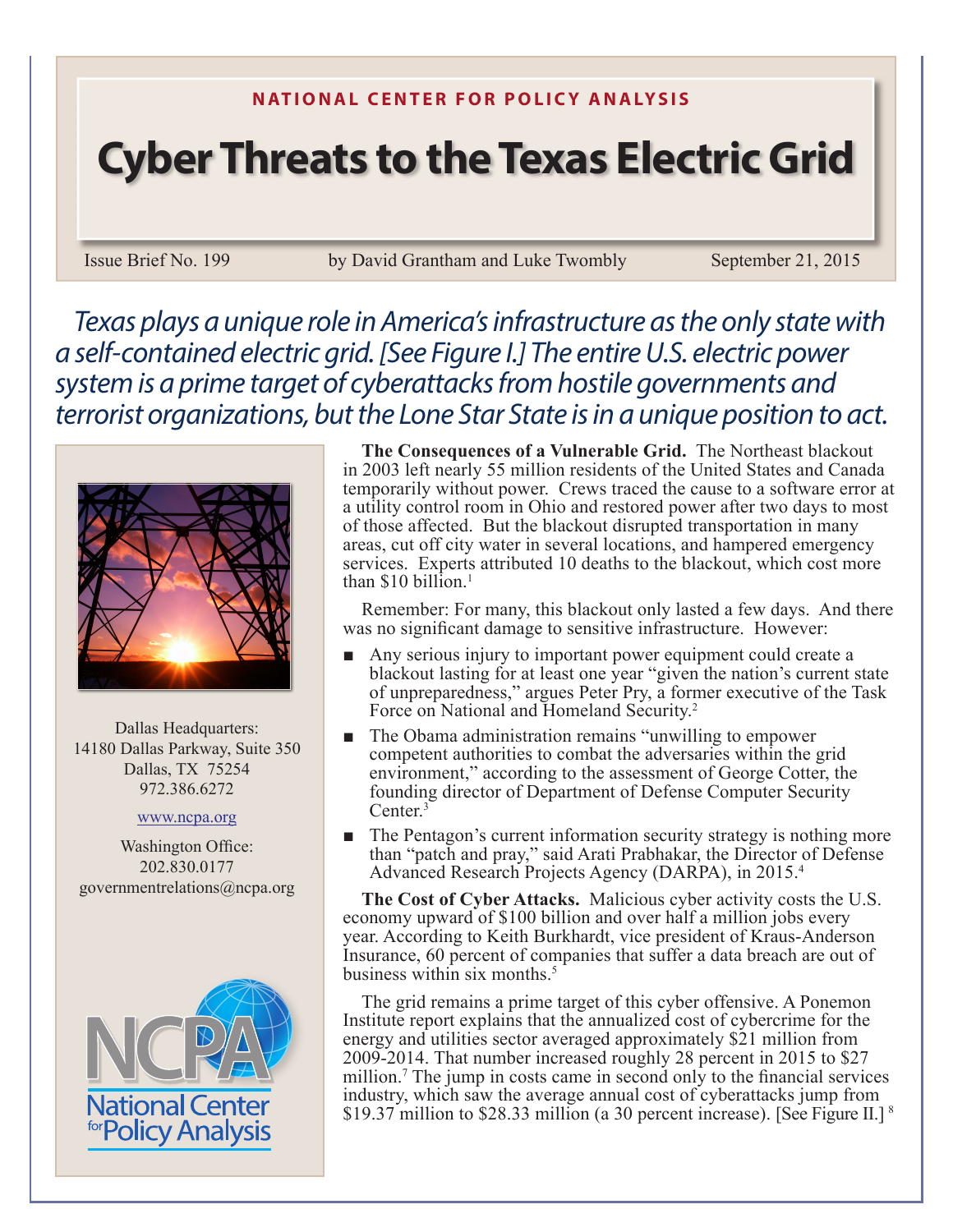The ubiquity of cyberattacks suggests a strike against the Texas grid is far more probable than an electromagnetic pulse (EMP) attack or physical assaults against substations. A report from the Institute for Critical Technology Infrastructure argues that Islamic terrorists and antagonist governments are more likely to employ cyberattacks against vital infrastructure simply because malicious code can achieve an impact similar to physical assault with fewer costs and less logistical coordination.9

**The Evolving Cyber Threat.** Russian intelligence infected 1,000 power plants in Western Europe and the United States in July 2004 with a so-called "dragonfly" computer virus. Cyber experts found that the malware was not designed to damage power stations, leading them to believe Russia was merely probing western grid defenses.10 Skeptics pointed to the lack of physical damage as evidence that malicious cyber capabilities remain largely incapable of physical damage and, thus, unlikely to cause a major electric shutdown.<sup>11</sup>

**Russian Attack on Ukraine.** In December 2015, a watershed moment occurred when Russian hackers successfully triggered a massive blackout in Ukraine that left 300,000 people without electricity and water for several hours.<sup>12</sup> Researchers from antivirus specialist ESET reported that multiple Ukrainian power authorities were infected by "BlackEnergy" – malware that can destroy fundamental parts of a hard drive and industrial control centers, while providing the attacker permanent access to infected computers.<sup>13</sup>

The improved sophistication in the 11 years separating the two attacks proved that the intent and

capability of malicious code had graduated from data manipulation and disruption to physical damage.

**Stuxnet Attack on Iran.** Adam Segal writes in the *Hacked World Order* that malicious code capabilities more and more aim to cause material injury, especially state-sponsored cyber weapons.14 For instance, the Stuxnet worm — allegedly developed and deployed by the U.S. and Israeli governments  $\frac{1}{\sqrt{2}}$  launched against the Natanz nuclear site in Iran in 2010 caused 1,000 centrifuges to spin uncontrollably at high rates of speed until they tore themselves apart. The creators of the malware achieved an effect that previously could only have been accomplished through a bombing campaign.15

Stuxnet was subsequently released globally after an unwitting engineer at the Natanz site hooked up his infected computer to the web. The "escape" allowed experts to examine the sophisticated worm, and potentially gave bad actors the opportunity to replicate it or learn its intricacies in order to defend against it.16 This exposure brings up a more important concern: the compressed time between the development of a sophisticated malicious code and its availability on the black market.

**ISIS's Cyber Development.** The Islamic State places great emphasis on the illicit acquisition of the latest malicious cyber tools and actively recruits well-trained information technology specialists for its Islamic State Hacking Group  $\overline{\phantom{a}}$  a faction of the organization that coordinates cyberattacks against Western targets. ISIS also hosts a 24-hour cyber help desk for its less skilled followers and affiliates to learn hacking techniques.<sup>17</sup> The strategy appears to

be working. A digital intelligence expert claimed recently that ISIS capabilities are "1,000 times what they were four years ago."18

ISIS hackers have also attempted to penetrate the U.S. grid. Although the attack failed miserably due to a lack of capabilities, the FBI fears ISIS could simply purchase the necessary malicious software on the black market.<sup>19</sup> More to the point, the Islamic State's interest in the grid underscores the vulnerability of America's infrastructure. In fact, the attempt on the grid should call into question its protections since terrorist organizations ordinarily focus their efforts on soft targets.

**Vulnerabilities of the Texas Grid.** The cyber threat to the Texas grid is specifically focused on the network's supervisory control

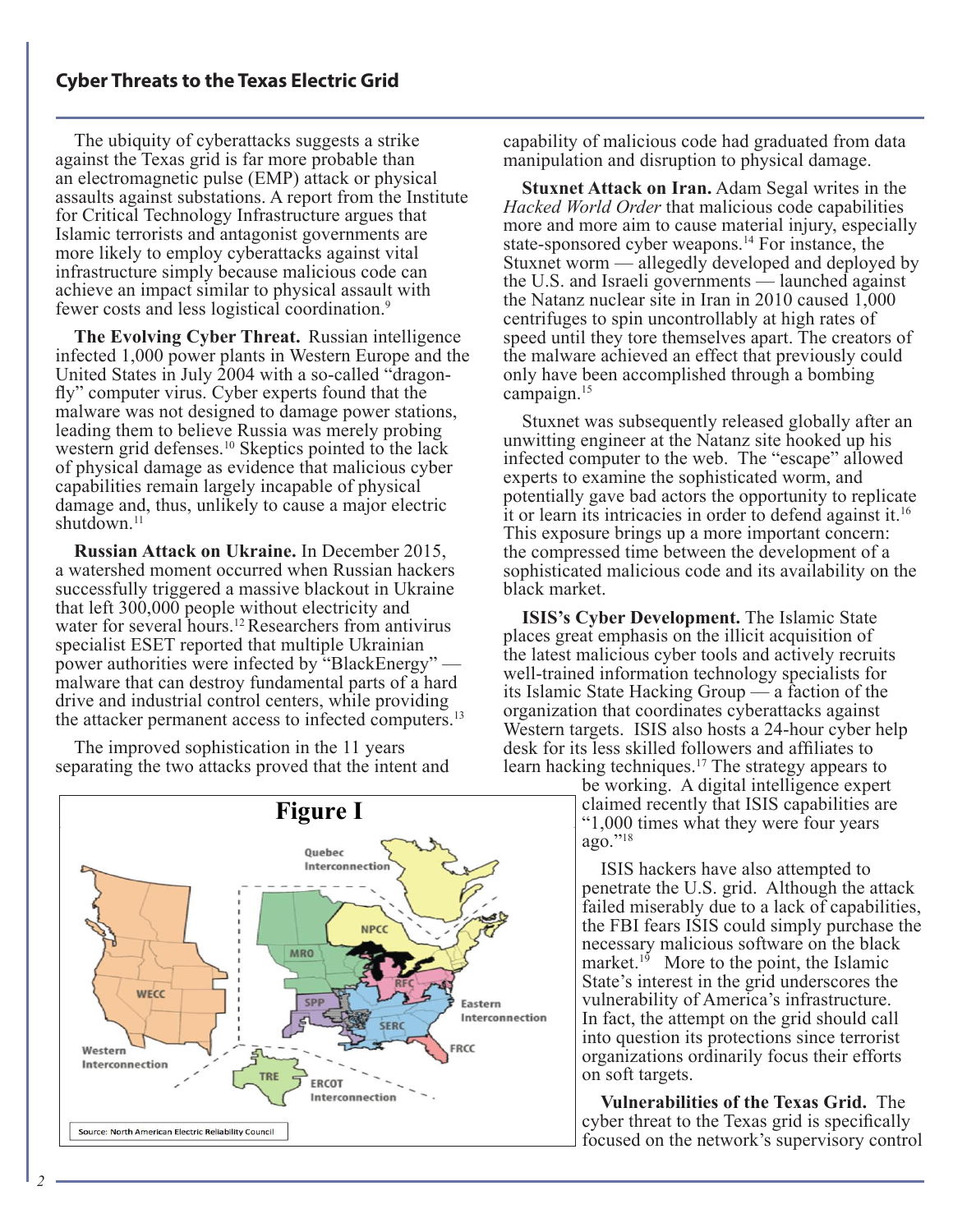

and data acquisition (SCADA) systems — small computers that run the electric grid and other critical infrastructure. SCADA systems, for instance, regulate the electric current that flows through transformers, the natural gas or water that runs through pipelines and the data traveling through communications and financial systems, among a host of other things. $20$ 

The problem remains that experts have gradually incorporated 21st-century digital platforms into a grid system that is "older than the average car." This integration layered advanced technology atop an aged

infrastructure, which exposed the grid to relentless cyberattacks and destructive malicious code — threats it was never designed to defend against.<sup>21</sup> Moreover, the older parts needed to repair the grid should destructive code cause damage are becoming more and more scarce.

Despite antivirus software and numerous firewalls, even the most basic cybercrime tactics can circumvent the current network protections and wreak havoc on the dated system. For instance, the delivery of an officiallooking yet infected email that targets a specific user can trick the recipient into downloading a malicious attachment or convince them to visit a compromised website. This could be the only opening a hacker needs to co-opt and compromise the entire grid.

**How Texas Can Protect Against Cyber.** The state government and the Electric Reliability Council of Texas (ERCOT), the utility organization that manages the grid, could come together to craft policies to protect the grid. The most effective and affordable way to protect from cyberattack would also protect against both EMPs and solar storms.

Surge protectors — equipment that prevents electrical overloading of transformers — moves the solution beyond the expensive "digital arms race" of antivirus software to an affordable, longlasting solution.22 The installation of surge protectors nationwide would cost roughly \$2 billion, according to the EMP Commission  $-$  a 2008 congressional committee established to examine the threat of EMP to the United States.23 Given that Texas consumes almost 13 percent of the nation's electricity, it should cost roughly \$260 million to equip the state's grid with the



Source: "2015 Cost of Cyber Crime Study: United States," Ponemon Institute, October 2015, page 10.

> same protection.<sup>24</sup> Those costs equate to as little as 3 percent of the total cash currently held in Texas' socalled "rainy day fund."25

Newer technologies aimed at protecting the grid specifically from cyberattacks are also coming to market. Alex McEachern, president of Power Standards Lab, a California-based firm that evaluates energy and power quality, and collaborators at the University of California Berkeley and Lawrence Berkeley National Laboratory, developed a Rapid Attack Detection, Isolation and Characterization program: It is an independent and automated power grid defense system that watches from outside the network for "irregularities in the physical behavior of the grid itself."26 The so-called phasor measurement unit (PMU) can synchronize and compile voltage and energy distribution data into a big-picture, real-time reading that could help identify harmful anomalies in the system. Workers could then isolate and defeat the problem before it compromises larger portions of the network.<sup>27</sup>

**Conclusion.** Texas legislators and utilities can no longer rely on reactive antivirus and intrusion detection policies pushed down from the federal government. They have the opportunity to craft comprehensive, state-level policies that would fortify the Texas grid against an advanced cyberattack. To borrow from Keith Burkhart, vice president and cyber risk strategist at Kraus-Anderson Insurance, the Texas grid must become cyber resilient. After all, Texas remains an integral part of the nation's security and economy.

*David Grantham is a senior fellow and Luke Twombly is a research associate with the National Center for Policy Analysis.*